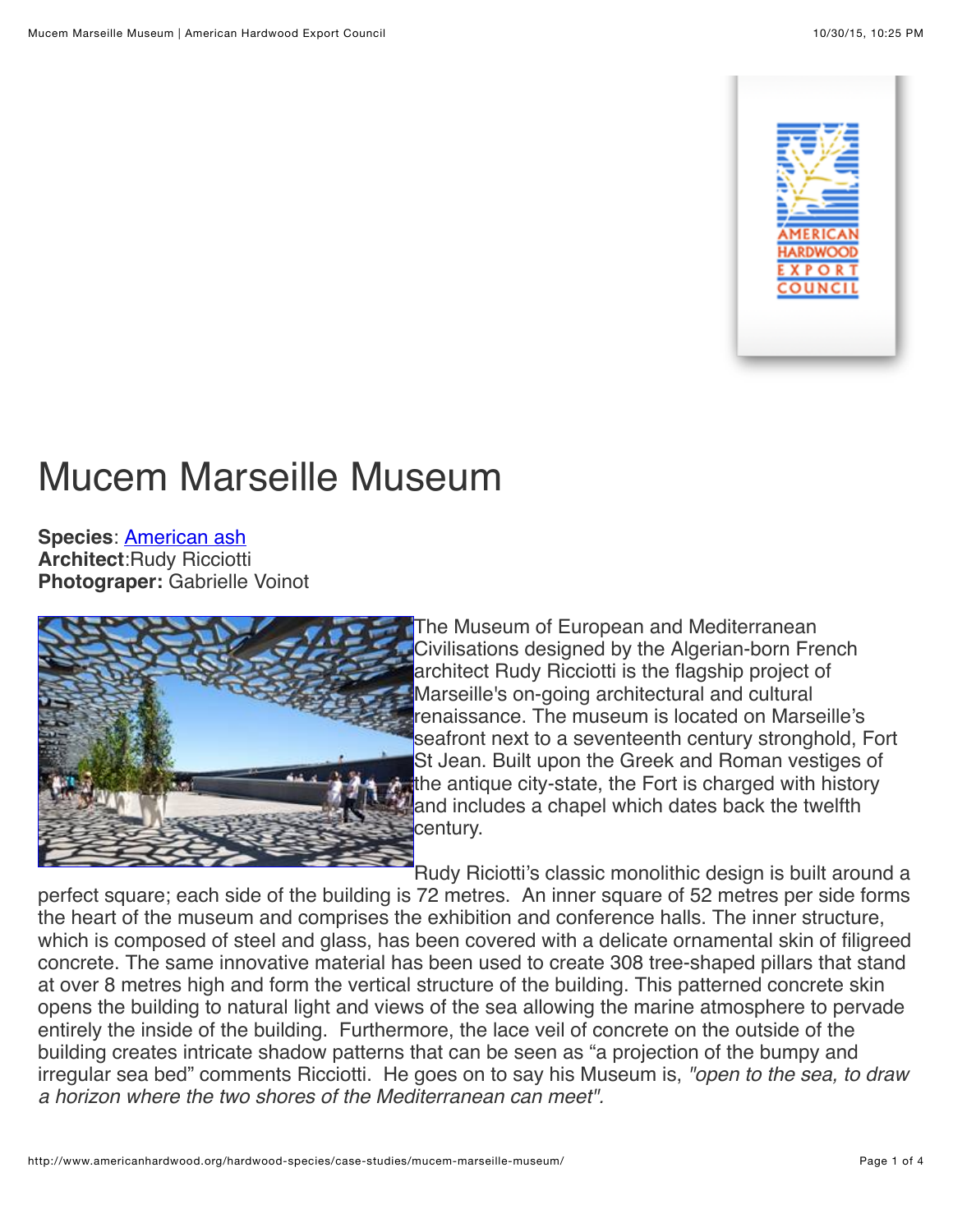The Museum is organised on three levels with an array of exhibitions, an auditorium and a bookstore. The rooftop is a particular feature and is set to become an iconic venue for the city with beautiful panoramic views of the sea and harbour. At night a lighting scheme designed by Yann Kersalé creates a magical atmosphere with shades of blue and turquoise.

### **A wonderful setting to showcase heat-treated ash**

The top floor roof decking, which spans a width of 24 metres covering an area of 1600m², is made from heat-treated American ash, supplied by Bingaman and Son Lumber Company in Pennsylvania, USA. The top deck sits along the pedestrian route running through the Museum and across Marseille's historic seafront, so with a constant flow of pedestrians a heavy duty decking solution was essential. *"We asked the general contractor to come up with a decking solution that could withstand an average load of 250 kg/m*²*"* explains Tilman Reichert, the project architect. Eric Durand from Roofmart, the contractor in charge of supplying the heat-treated ash decking comments, *"The architect was looking for solutions that would avoid him specifying tropical hardwoods; initially he wanted to try heat-treated pine but was not happy with the results of the initial trials. The quality of the heat-treated ash we were delivered was first class. When the architect saw the samples he was won over both by the aesthetic appeal of ash with its characteristic grain but also its dimensional stability and long lengths (20 x140)."* 

The thermal modification process uses a high temperature in a controlled environment permanently altering the wood's chemical and physical properties. This limits the ability of the wood to absorb moisture, so products are more dimensionally stable and less prone to cup, warp and twist with changes in humidity. The thermal modification process also removes the nutrients in wood that would otherwise provide a food source for insects and wood-destroying fungi. This increase in dimensional stability and decay resistance significantly extends the service life and reduces maintenance needs of the decking. Given its marine environment, the deck is highly exposed to weathering from the sun, rain and sea spray so will be monitored to assess its performance over time. Tilman Reichert the project architect comments: *"We believe that ash with its long wood fibre will offer greater resistance to wear than pinewood".* 

The decking is laid on a traditional system of boarding joists to allow the insulation membrane directly under the wooden decking to be well ventilated. The boards were nailed not screwed which is visually more pleasing.



AHEC European Director David Venables says, "*The Museum of European and Mediterranean Civilisations*

*is a superb example of the use of newer technologies of hardwood durability enhancement.*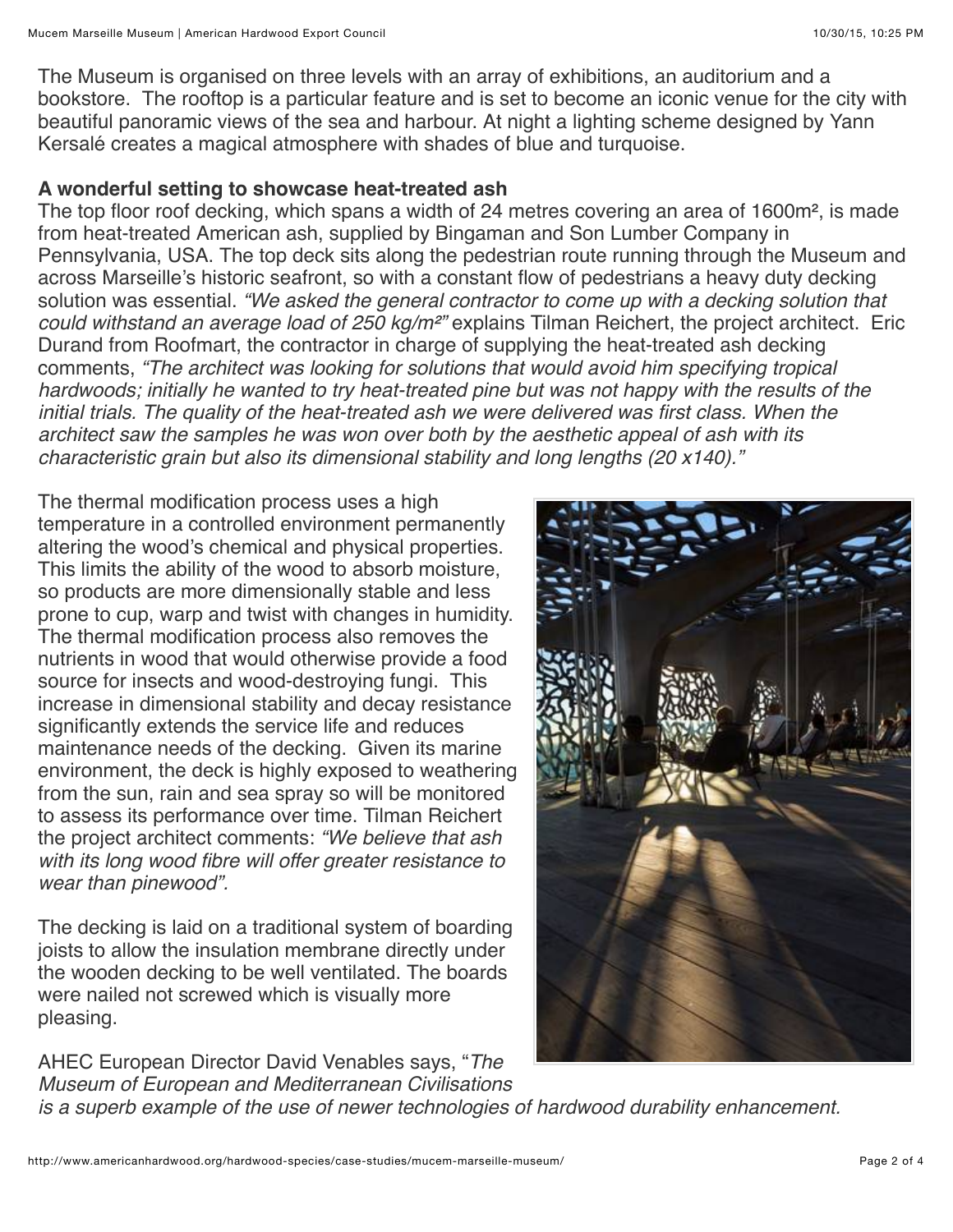*There's a developing market for thermally modified hardwoods in Europe and this project publically showcases their potential. By processing wood produced from America's well-managed hardwood forests, thermally modified hardwood provides a quality, environmentally friendly and sustainable alternative to imported tropical hardwood species."* 

The weight of the 24 metre wide rooftop terrace contributes to stabilising the concrete pergola above it through a clever system of stainless steel cables. The vast veil surrounding the terrace is made up with the same intricate filigreed concrete that covers the sides of the building. It rests on 15 metre wide concrete cantilever beams that sit on top of the main vertical pillars of the building. On the outside of the building the cantilever beams carry the weight of the external ramps that lead up to the terrace through long stainless steel braces that span the whole height of the building. Stainless steel cables have also been fixed from the wooden deck to the cantilever beams which overhang above the terrace by 4 metres to stabilise the whole canopy structure above the terrace.

#### A walk through the history and aromas of the Mediterranean

The roof terrace offers visitors an inclined walkway made up of 115 metres of bridges travelling out from the roof of the building and crossing the harbour basin. This links the Museum to Fort Saint-Jean which hosts the main restaurant managed by local cooking celebrity Gérald Passedat. In time the fort will house a further 15,000 m2 of museum exhibition space. Furthermore the open public spaces around the Fort have been redesigned to showcase a unique botanical collection of Mediterranean plants along a landscaped promenade. Another footbridge leads visitors to le Panier, the oldest and most traditional neighbourhood in Marseille with endearing narrow streets and steep steps.

### **Project facts & figures**

Client: French Ministry of Culture Architects: Rudy Ricciotti Associate architect: Roland Carta Landscape architects: In Situ

#### **Engineering**:

Fluids engineering: Garcia Ingéniérie Structural engineering: SICA , Lamoureux & Riciotti Quantity surveyor: CEC Acoustics: Thermibel

Surface area: 15,510 m² Timetable: 2009 - 2013 Cost: 68.2 M€ HT

## **Contractors:**

Main contractors: SPIE (foundations & earthworks) Dumez/Freyssinet (structural work and roof cover) Interior fittings: Barreau Interior finishes: Jolisol/SCPA Roof deck supplier: Roofmart Elevators: Otis